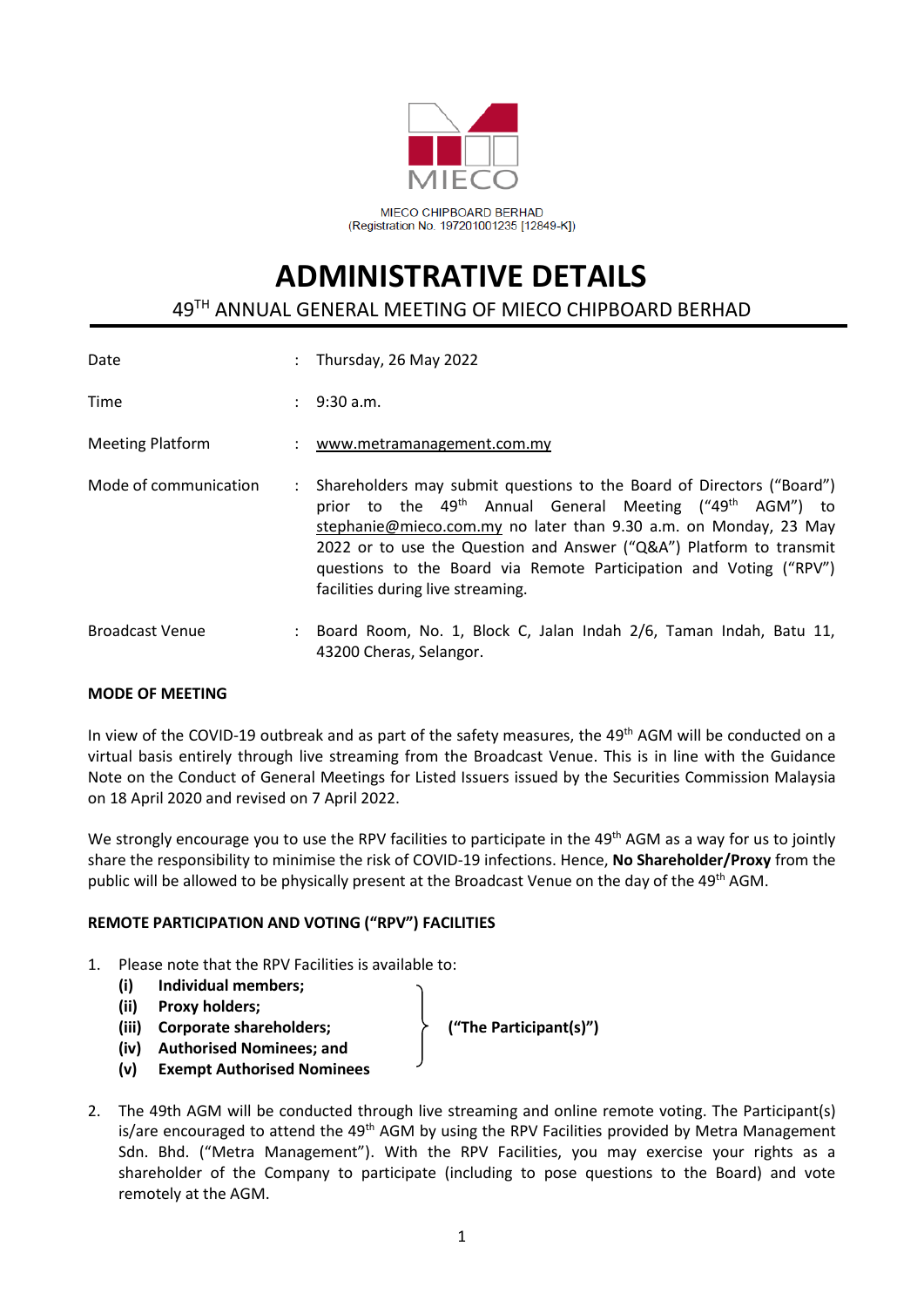- 3. Shareholders who are not able to participate in the 49<sup>th</sup> AGM are encouraged to appoint the Chairman of the Meeting to vote on your behalf at the 49<sup>th</sup> AGM by completing and indicating the voting instruction in the Form of Proxy which is available at www.metramanagement.com.my.
- 4. Proxies or Corporate representatives/Authorised Nominees/Exempt Authorised Nominees who wishes to use the RPV Facilities at the 49<sup>th</sup> AGM, please ensure the duly executed Form of Proxy or the original certificate of appointment of its corporate representative are to be submitted to Metra Management Sdn Bhd not later than Tuesday, 24 May 2022 at 9.30 a.m.
- 5. The Participant(s) is/are encouraged to send in their questions before the meeting to [stephanie@mieco.com.my](mailto:stephanie@mieco.com.my) in relation to the agenda items for the 49<sup>th</sup> AGM.
- 6. The Participant(s) is/are to read and follow the procedures for the RPV Facilities as summarised below:-

|      | Procedure                                  | Action                                                                                                                                                                                                                                                                                                                                                                                                                                                                                                                                                                                                                                                                                                                                                                                 |
|------|--------------------------------------------|----------------------------------------------------------------------------------------------------------------------------------------------------------------------------------------------------------------------------------------------------------------------------------------------------------------------------------------------------------------------------------------------------------------------------------------------------------------------------------------------------------------------------------------------------------------------------------------------------------------------------------------------------------------------------------------------------------------------------------------------------------------------------------------|
|      | Before the day of the 49 <sup>th</sup> AGM |                                                                                                                                                                                                                                                                                                                                                                                                                                                                                                                                                                                                                                                                                                                                                                                        |
| (i)  | Register as a user                         | • Access website www.metramanagement.com.my<br>• Click <login> followed by <register new="" user=""> to<br/>sign up as a user.<br/>. Complete the registration by filling up the<br/>information required and upload a clear copy of<br/>your MyKAD (front and back) or Passport.<br/>. Read and agree to the terms &amp; condition and<br/>thereafter submit your registration.<br/>· Please enter a valid email address in order for<br/>you to receive the verification email from Metra<br/>Management.<br/>. Your registration will be verified and approved by<br/>Metra Management. Once approved, an email<br/>notification will be sent to you.<br/>. If you are already a user with<br/>Metra<br/>Management, you are not required to register<br/>again.</register></login> |
|      | On the day of 49th AGM                     |                                                                                                                                                                                                                                                                                                                                                                                                                                                                                                                                                                                                                                                                                                                                                                                        |
| (ii) | Login to www.metramanagement.com.my        | • Login with your user ID and password for remote<br>participation at the 49 <sup>th</sup> AGM at any time from<br>9.00<br>i.e. 30<br>minutes before<br>the<br>a.m.<br>commencement of 49 <sup>th</sup> AGM on Thursday,<br>26 May 2022 at 9.30 a.m.<br>· If you have forgotten your password, you can<br>reset it by clicking "Forget Password".                                                                                                                                                                                                                                                                                                                                                                                                                                      |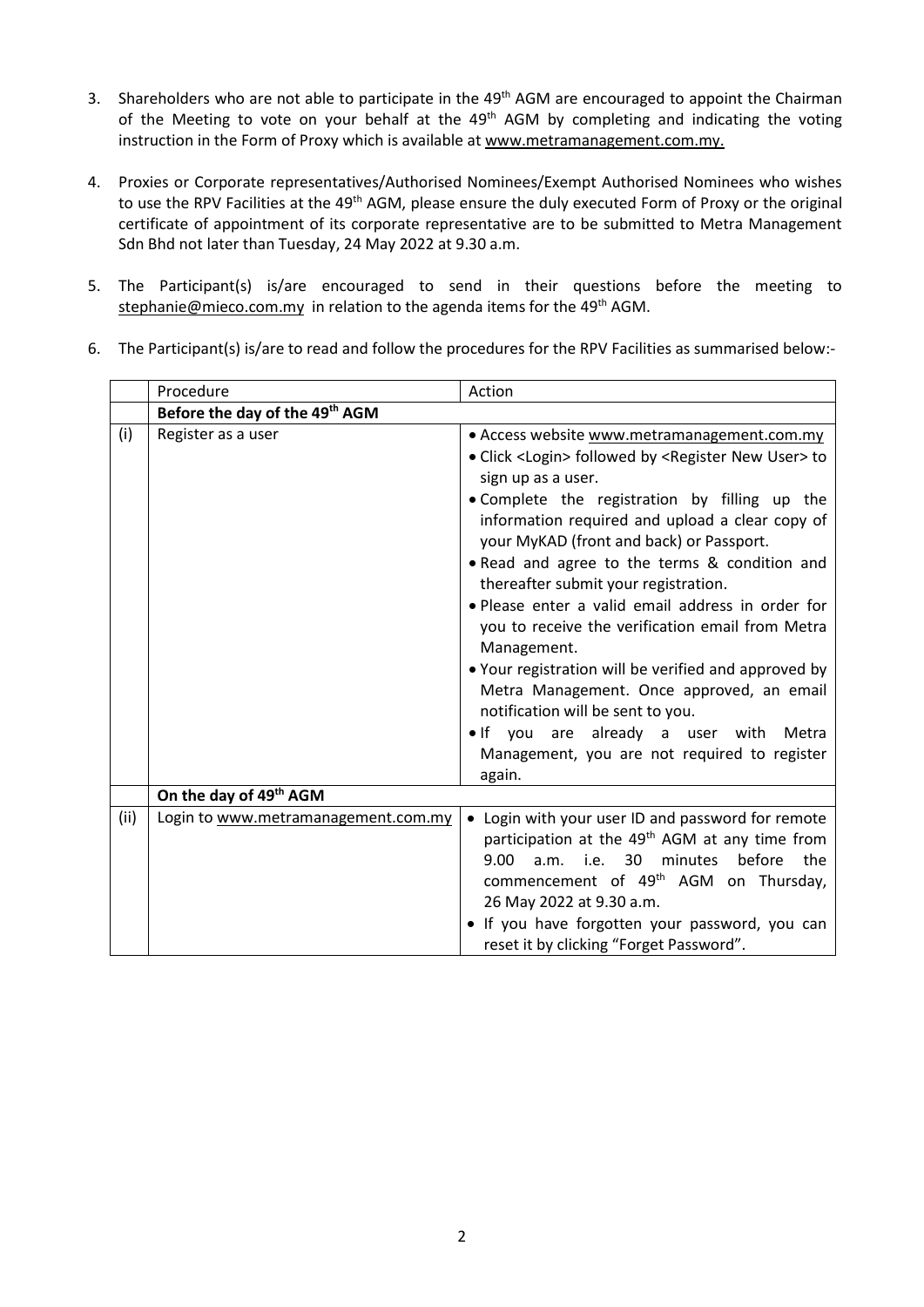| (iii) | Participate through Live Streaming | • Select "Virtual Meeting" under main menu.<br>• Click "Join Meeting" in order to join the live video<br>streaming.<br>• If you have any question(s) during the $49th$ AGM,<br>you may use the Q&A platform in Zoom Cloud<br>Meetings App to submit your question(s). The<br>Chairman/Board/Management<br>will<br>try<br>to<br>respond to all relevant questions submitted<br>during the 49 <sup>th</sup> AGM. If there is time constraint in<br>answering the questions during the 49 <sup>th</sup> AGM,<br>the responses will be emailed to you at the<br>earliest possible time after the end of the 49 <sup>th</sup><br>AGM.<br>. If you are using a smartphone to participate in<br>the 49 <sup>th</sup> AGM, please download Zoom Cloud<br>Meetings App from the Google Play Store or App<br>Store before the 49 <sup>th</sup> AGM.<br>. Please take note that the quality of the live<br>streaming is dependent on the bandwidth and<br>stability of the internet connection at your<br>location. |
|-------|------------------------------------|----------------------------------------------------------------------------------------------------------------------------------------------------------------------------------------------------------------------------------------------------------------------------------------------------------------------------------------------------------------------------------------------------------------------------------------------------------------------------------------------------------------------------------------------------------------------------------------------------------------------------------------------------------------------------------------------------------------------------------------------------------------------------------------------------------------------------------------------------------------------------------------------------------------------------------------------------------------------------------------------------------|
| (iv)  | Online remote voting               | . Please select the "Voting" option located next to<br>"Join Meeting" to indicate your votes for the<br>resolutions that are tabled for voting.<br>• Voting session will commence once the Chairman<br>declares that the voting platform is activated.<br>The voting session will end upon declaration by<br>the Chairman.<br>· Please cast your vote on all resolutions as<br>appeared on the screen and submit your votes.<br>Once submitted, your votes will be final and<br>cannot be changed.                                                                                                                                                                                                                                                                                                                                                                                                                                                                                                       |
| (v)   | End of RPV facilities              | • The RPV Facilities will end and the Q&A platform<br>will be disabled the moment the Chairman<br>announces the closure of the 49 <sup>th</sup> AGM.                                                                                                                                                                                                                                                                                                                                                                                                                                                                                                                                                                                                                                                                                                                                                                                                                                                     |

# **NO FOOD PACK & DOOR GIFT / E-VOUCHER**

• There will be NO DISTRIBUTION of food packs, door gifts or e-voucher during the 49<sup>th</sup> AGM as the meeting will be conducted on fully virtual basis.

# **GENERAL MEETING RECORD OF DEPOSITORS**

• For the purpose of determining a member who shall be entitled to attend the 49<sup>th</sup> AGM, the Company shall be requesting Bursa Malaysia Depository Sdn Bhd in accordance with Clause 69 of the Company's Constitution and Section 34(1) of the Securities Industry (Central Depositories) Act, 1991 to issue a General Meeting Record of Depositors as at 18 May 2022. Only a depositor whose name appears on the Record of Depositors as at 18 May 2022 shall be entitled to attend the said meeting remotely or appoint proxies to attend and vote on his/her behalf.